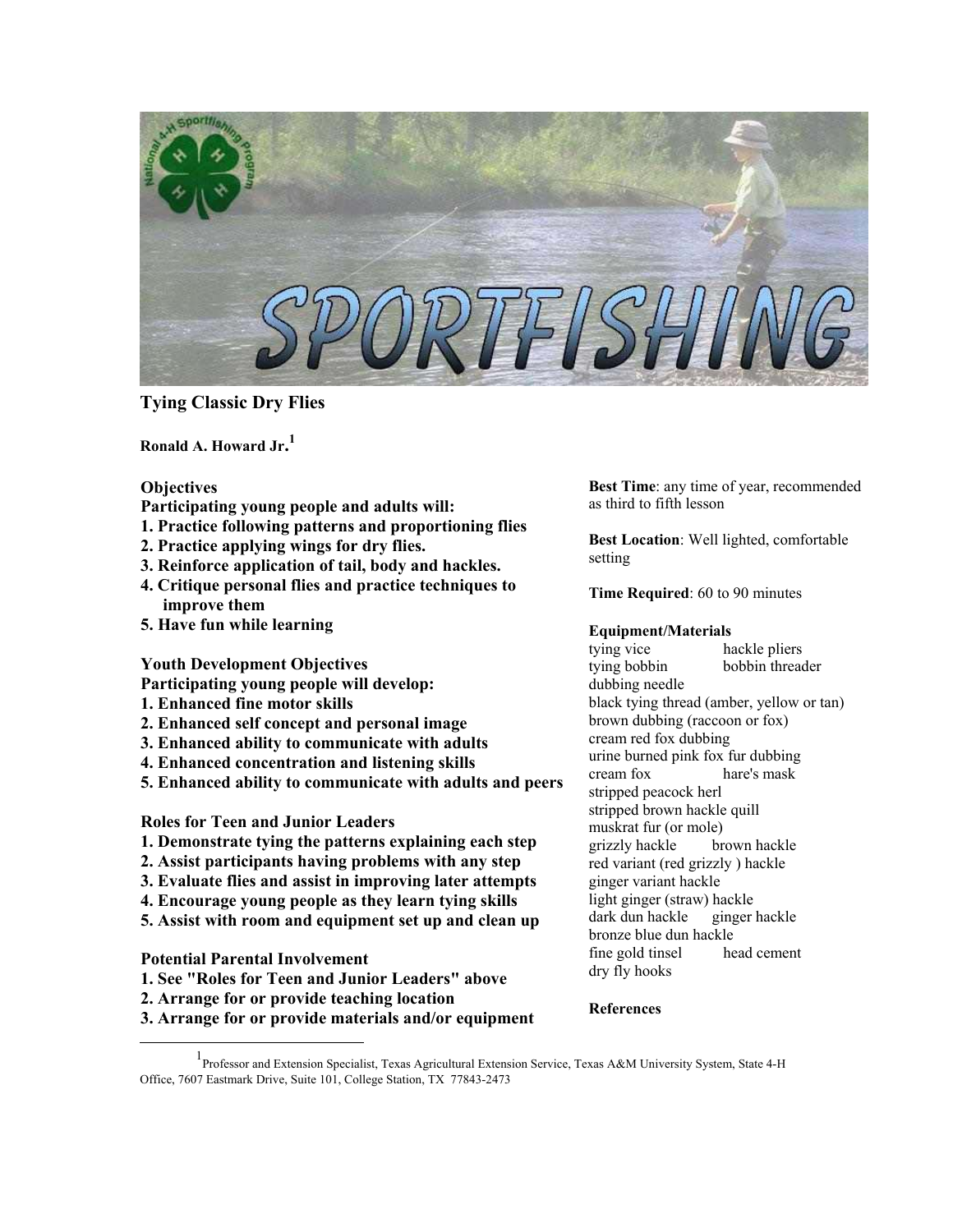**4. Arrange for or provide transportation** 

**5. Arrange for or provide refreshments** 

See references in introduction

**Safety Considerations**

## **Evaluation Activities/Suggestions**

- **1. Critique flies for improvement and skills development**
- **2. Observe personal interactions and apparent satisfactions**
- **3. Observe progress in tying skills and handling materials**
- **4. Observe behavior during tying sessions**

#### **Lesson Outline**

#### **Presentation**

#### **Application**

I. Classical split-wing dry flies

- A. Wings
	- 1. Approximately shank length

2. Materials

- a. Wing quill slips
- b. Hackle points
- c. Flank feather sections
- d. Duck breast
- 3. Tied split and upright

B. Tail

- 1. Hackle fibers
- 2. Hackle points
- 3 Tied approximately shank length
- C. Body materials
	- 1. Dubbing
	- a. Fur
	- b. Polypropylene
	- c. Other synthetics
- 2. Quill
	- a. Stripped peacock
	- b. Stripped hackle quill
- c. Wing quill cuticle
- 3. Peacock herl
- 4. Mylar tinsel
- 5. Floss
- 6. Palmered hackle
- D. Hackle
	- 1. Stiff cock hackles
	- 2. Approximately 1 2 gap width
	- 3. Generally two hackles per fly
	- 4. About 5 turns each split on wings
- II. Tying Flick's March Brown
- A. Pattern
	- 1. Hook size 10 or 12 dry fly
	- 2. Thread brown or black
	- 3. Wing lemon wood duck flank
	- 4. Tail red grizzly hackle fibers
	- 5. Body tan fox mixed with sandy hare's ear
	- 6. Hackles mixed red grizzly and grizzly or coachman brown and grizzly

#### B. Tying instructions

**Display** an assortment of body materials commonly used in dry flies or dry flies featuring these various body materials. Placing them in small, clear plastic tubes is an excellent way to pass flies around for observation.

**Demonstrate** the preparation of stripped quills for body materials. **Emphasize** the use of glycerine and water or warm water as a softening agent for stripped quills or for making the stripping job easier.

**Show** several grades of hackle feathers, pointing out the differences and the characteristics of good dry fly hackle.

**Lay out** the materials for Flick's March Brown in preparation for tying the demonstration fly.

**Show** an illustration of one or more dry flies, **pointing out** the various parts of the fly and **discussing** the types of materials used in making it. Use this as a means of introducing the types of materials available for this session.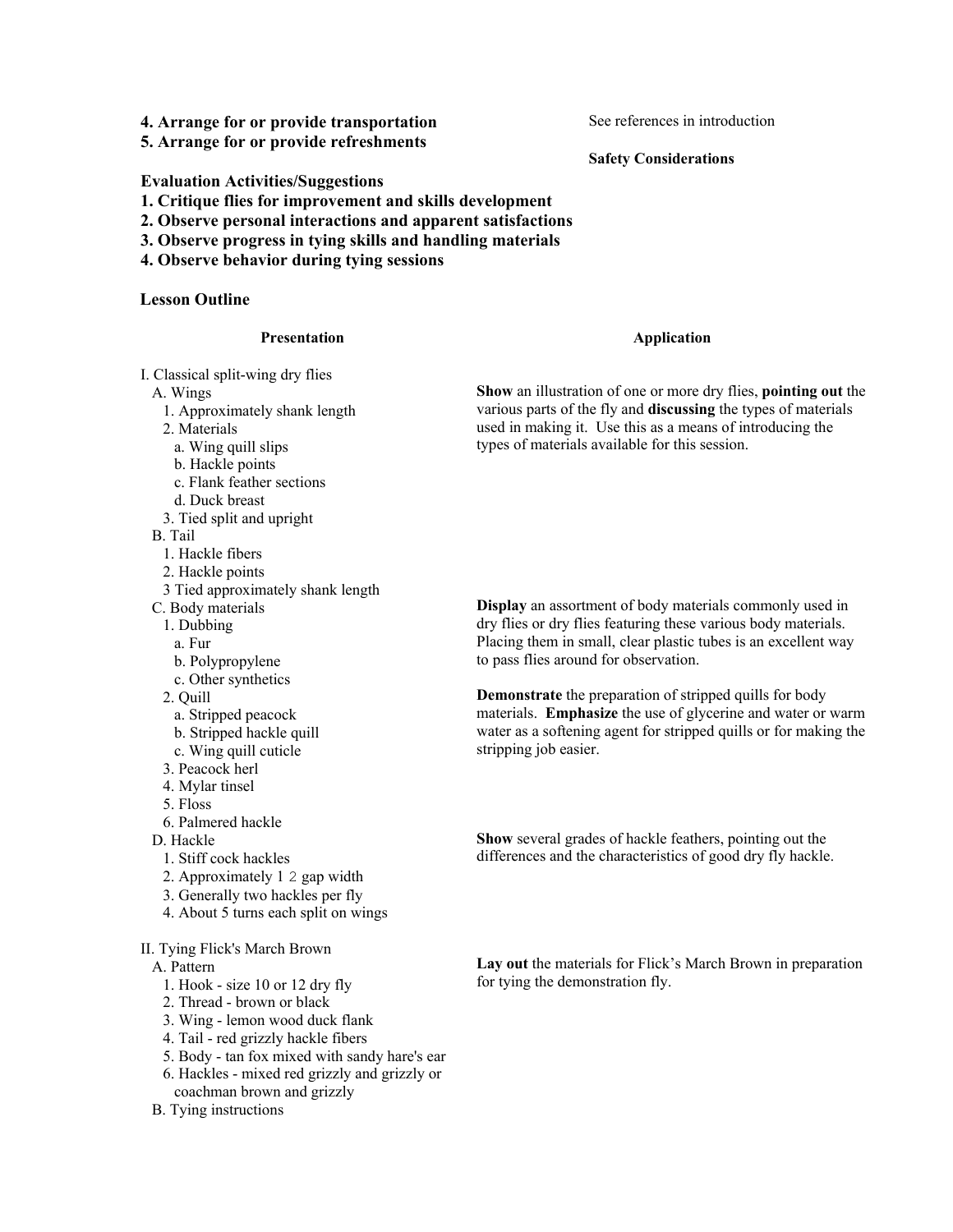- 1. Secure hook in vise
- 2. Attach thread at shoulder
- 3. Set wings
	- a. Select well marked wood duck flank
	- b. Pluck clump from feather
	- c. Even tips if needed
	- d. Hold clump in place, tips over eye
	- e. Bind tightly in place
	- f. Raise tips to vertical
	- g. Wrap thread in front to set upright
	- h. Divide wings equally
	- I. Secure with figure 8 wraps
	- j. Trim butts of feather fibers
	- 4. Carry thread to tail area
	- 5. Tie in tail
	- a. Pluck red grizzly hackle fibers
	- b. Secure tail in place
	- c. Trim butts of hackle fibers
	- 6. Apply dubbed body a. Mix tan red fox and hare's ear fur

b. Apply to tying thread

- c. Wind tapered body to base of wings d. Bind with several turns of thread
- 7. Apply hackle
- a. Select matched hackles
	- 1) Red grizzly
	- 2) Grizzly
- b. Strip webby bases away
- c. Bind in behind wings
- d. Carry thread to back of head area
- e. Wind each hackle and tie off f. Trim tips of hackles
- 
- 8. Wind tapered head 9. Whip finish and apply cement
- III. Additional patterns
- A. Light Cahill
	- 1. Hook size 12 or 14 dry fly
	- 2. Thread primrose or white
	- 3. Wings lemon wood duck flank

**Remember** to attach the thread slowly enough to reinforce the "open x's approach" to attaching the thread. Continue to do this until you are certain that the youngsters have the concept down to a habit.

**Demonstrate** the complete series of steps in tying a split flank feather wing, from the selection of an appropriate feather or section of feather to splitting the wings and wrapping over the butts of the trimmed fibers. **Make sure** that each step is clear to the participants.

Attach the tail, showing the **"hold-tightly-bind-tightly**" technique and the selection of appropriate materials and length.

**Demonstrat**e plucking the fur from the skin and mixing it by holding both pieces together and pulling bits into the other hand. Repeat the process until the colors are well mixed, then spread the fur thinly along a short length of the tying thread.

**Spin** the fur and the tying thread together forming a yarn-like spindle. If necessary, do this several times or allow the kids to try just spinning fur on the thread at their vises.

**Wind** a smoothly tapered body to the rear of the wings and bind it in, removing any excess dubbing from the thread.

**Demonstrate** the selection and preparation of the hackle feathers, stripping them until only the high quality part of each one is left.

**Demonstrate** how to bind in the hackle feathers with their upper surfaces facing the tier, tips to the rear of the fly, and excess quill extending over the eye of the hook. Wind the thread to the front of the wing and trim the hackle butts carefully, carrying the thread to the back of the head area.

**Demonstrate** the hackle winding process. **Note** that the hackles should be nearly balanced in front of and behind the wings with about two to three turns behind the wing and about three to four turns in front of it. **Stress** the importance of carefully binding down the hackle tips before trimming. **Caution** the tiers not to cut the thread while they are doing their trimming work!

**Leave** the finished fly in the vise as a sample for the young tiers to check for proportion and materials.

**Display** samples of these flies. If some tiers are much faster than others, allow them to attempt an additional fly using one of these or a similar pattern.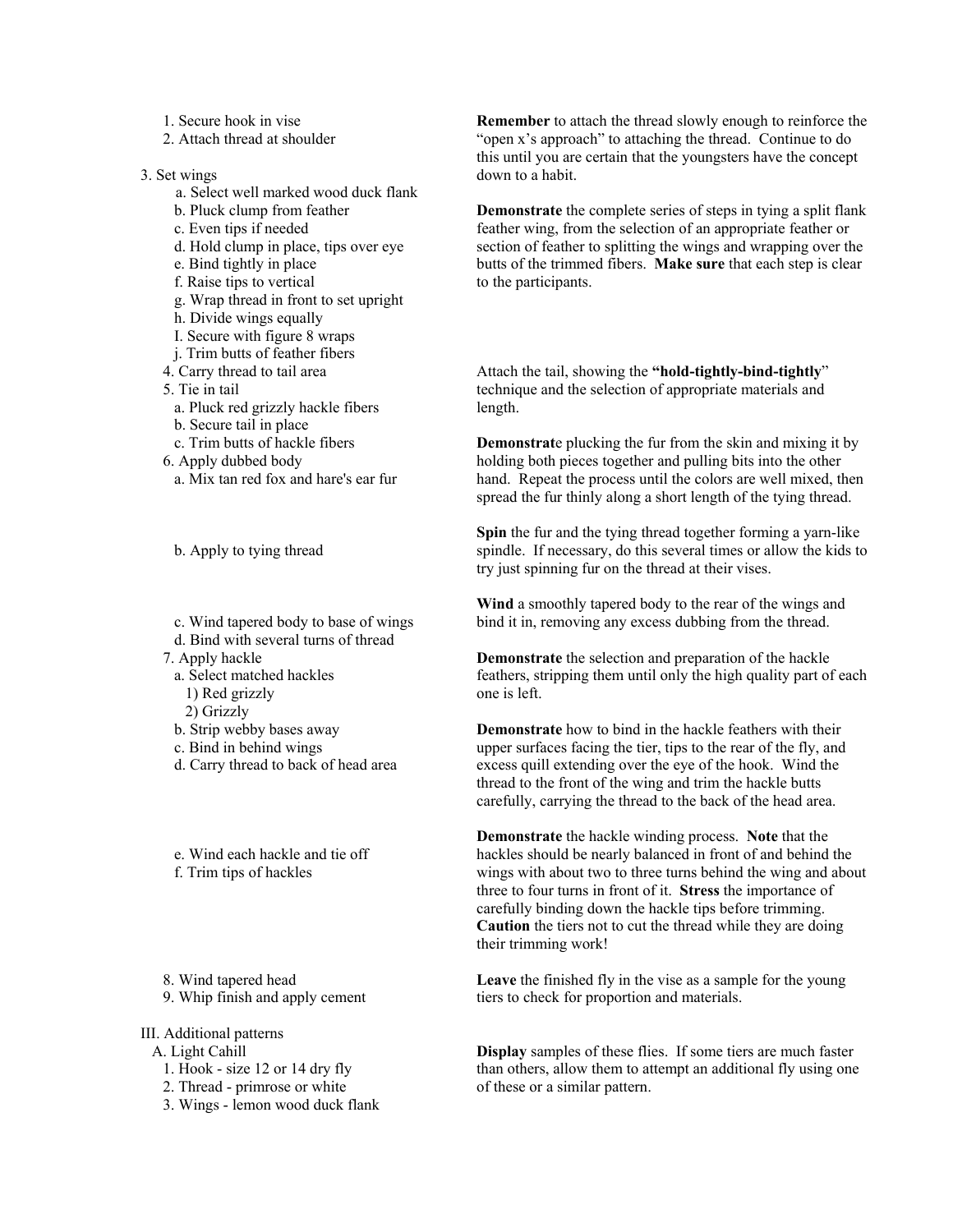- 4. Tail light ginger or straw
- 5. Body creamy fox fur
- 6. Hackles straw or light ginger
- B. Flick's Hendrickson
- 1. Hook size 12 dry fly
- 2. Thread primrose or tan
- 3. Wings lemon wood duck flank
- 4. Tail light blue dun
- 5. Body urine burned pink red fox
- 6. Hackles light blue dun
- C. Flick's Gray Fox
	- 1. Hook size 12 or 14 dry fly
	- 2. Thread tan
	- 3. Wings mallard flank
- 4. Tail ginger
- 5. Body fawn colored fox fur
- 6. Hackles light ginger and light grizzly mixed
- D. Sulfur Dun
	- 1. Hook size 16 dry fly
	- 2. Thread primrose or white
- 3. Wings mallard flank or dun hackle tips
- 4. Tail pale dun
- 5. Body sulfur yellow rabbit fur
- 6. Hackle pale blue dun

IV. Tying Flick's Red Quill

A. Pattern

- 1. Hook size 12 dry fly
- 2. Thread brown or black
- 3. Wings lemon wood duck flank
- 4. Tail dark dun (smoky)
- 5. Body stripped brown hackle quill

(lacquered)

6. Hackle - dark blue dun

# B. Tying instructions

- 1. Secure hook in vise
- 2. Attach thread at shoulder
- 3. Attach well-marked wood duck flank wing
- 4. Secure, stand and split wing
- 5. Trim wing butts at angle
- 6. Wind thread to tail area
- 7. Bind in dark smoky dun tail fibers
- 8. Attach stripped brown hackle quill by tip a. Select a dark, well-marked feather
	- b. Strip the flue and barbs from the feather
	- c. Soak the feather in water if necessary 1) Water-glycerine mix for long tern
	- 2) Warm water (30 minutes to an hour)
- 9. Carry thread to shoulder in even wraps
- 10. Wind quill to shoulder in even wraps
- 11. Tie off and trim quill
- 12. Tie in two dark dun hackles behind wing
- 13. Wind hackles and tie off at head
- 14. Trim hackle tips and wind head
- 15. Apply head cement to head and body quill

**Display** the pattern components for Flick's Red Quill as the pattern is read.

**Demonstrate** the pattern and leave the example in your vise for the young people to use as an example.

**Demonstrate** the selection, preparation and attachment of a hackle quill body. **Stress** the techniques for making them more pliable whether needed or not with the hackles being used.

**Note** the importance of a smoothly wound underbody to get a well proportioned, smoothly tapered quill body.

**Emphasize** using head cement over coating for both durability and effectiveness on quill-bodied flies. **Leave** the pattern in the vise as a sample for the tiers.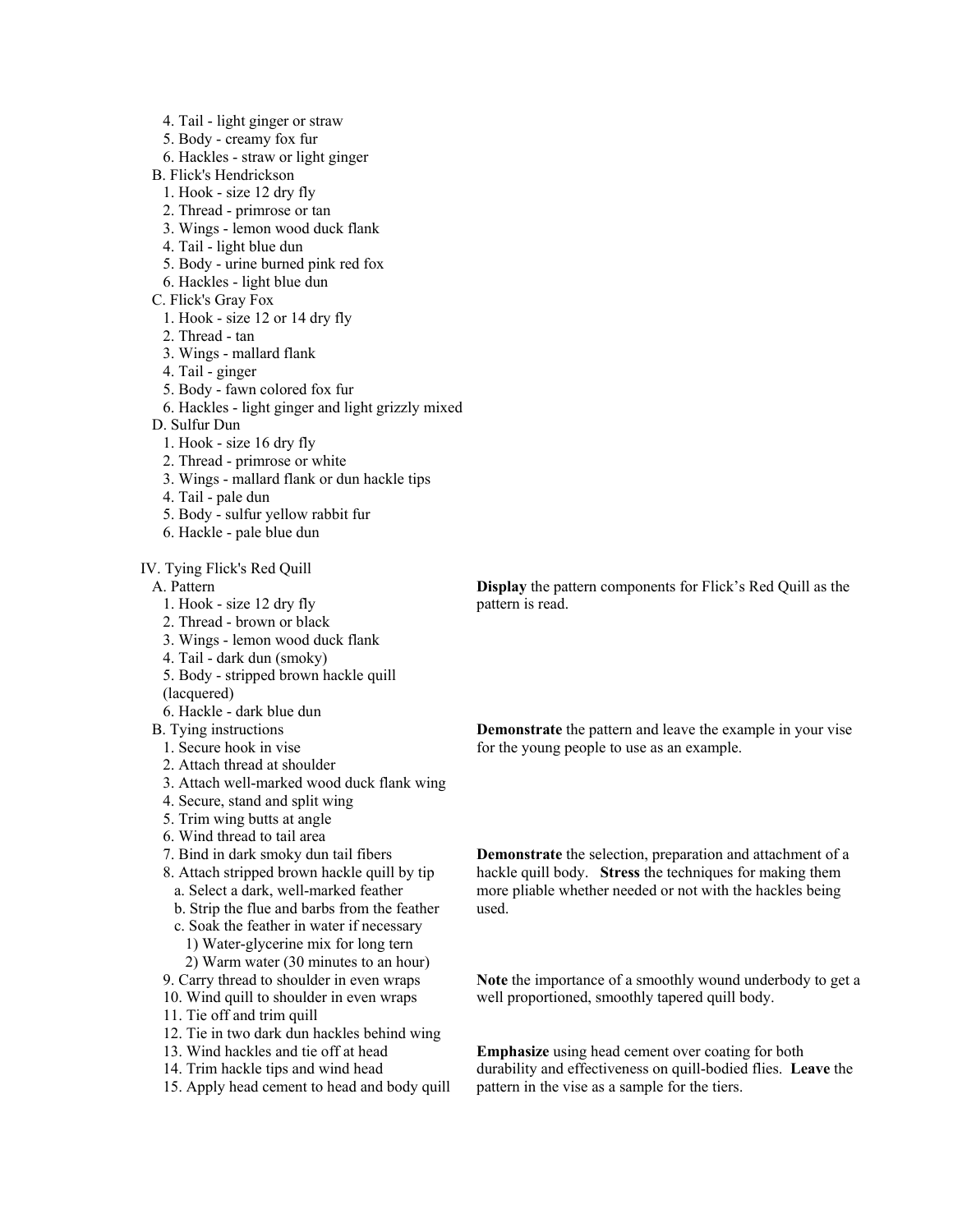C. Pattern for the Quill Gordon

- 1. Hook size 12 or 14 dry fly
- 2. Thread primrose
- 3. Wings wood duck flank
- 4. Tail bronze blue dun
- 5. Body stripped peacock herl
- 6. Hackle bronze blue dun

V. Tying the Ginger Quill

A. Pattern

- 1. Hook size 12 or 14 dry fly
- 2. Thread tan or black
- 3. Wings mallard wing quill slips
- 4. Tail ginger hackle fibers
- 5. Body stripped peacock herl
- 6. Hackle ginger
- B. Tying instructions
	- 1. Secure hook in vise
	- 2. Attach thread at the shoulder
	- 3. Cut wings
	- a. Matched mallard wing quills
	- b. Matched slips
	- c. Cut from upper half of feather
	- 4. Bind wings in place
	- a. Butts of slips toward bend
	- b. Matched surfaces together
	- c. Long edge down
	- d. Hold-tightly-bind-tightly
	- e. About shank length
	- 5. Set wings
	- a. Stand up with several wraps in front b. Figure eight wrap to separate
	- 6. Trim butts of wings
	- 7. Bind in tail material
	- 8. Bind in stripped peacock herl
	- a. Bind in toward tip
	- b. Fine silver wire as rib if desired
	- 9. Carry thread evenly to wing base
	- 10. Wrap stripped quill
	- a. Touching, not overlapping
	- b. Smooth, even body
	- c. Rib if desired
	- 11. Prepare and bind in hackles
	- 12 Trim butts of hackle feathers
	- 13. Carry thread to head area
	- 14. Wind hackles and bind tips down
	- 15. Trim and wind head
	- 16. Finish with head cement
	- a. Drop or two on head
	- b. Light coat on body
- C. Similarly tied patterns
	- 1. Blue Dun
	- a. Hook size 10-18 dry fly
	- b. Thread black
	- c. Wings gray duck quill slips
	- d. Tail medium blue dun

**Allow** faster tiers to tie a Quill Gordon while the slower ones finish the Red Quill, **if** their finished fly is well constructed and proportioned.

**Assembl**e and **display** the materials needed to tie a Ginger Quill. **Tie** a demonstration fly if needed while the materials are being discussed.

**Note** that the major difference between this pattern and the previous ones is the use of duck wing quill slips for the wings.

If a demonstration pattern is tied, **leave** it in the vise to serve as a model for visual learners and as a comparison fly for members completing their own ties.

**Demonstrat**e the wing preparation and application process, including trimming the wing butts at an angle to allow for a smoothly tapered quill body.

**Note** that feather slips taken from the center toward the tip of the feather produce more compact and manageable dry fly wings, but slips toward the base of the feather from the middle produce much more curved, softer wings, as well as longer ones.

Although it adds a bit of weight, fine silver wire can be wrapped in the opposite direction from the quill body as a rib for increased durability.

**Allow** faster tiers to continue with a selection from these patterns to reinforce the skills used in the Ginger Quill if they are done in sufficient time.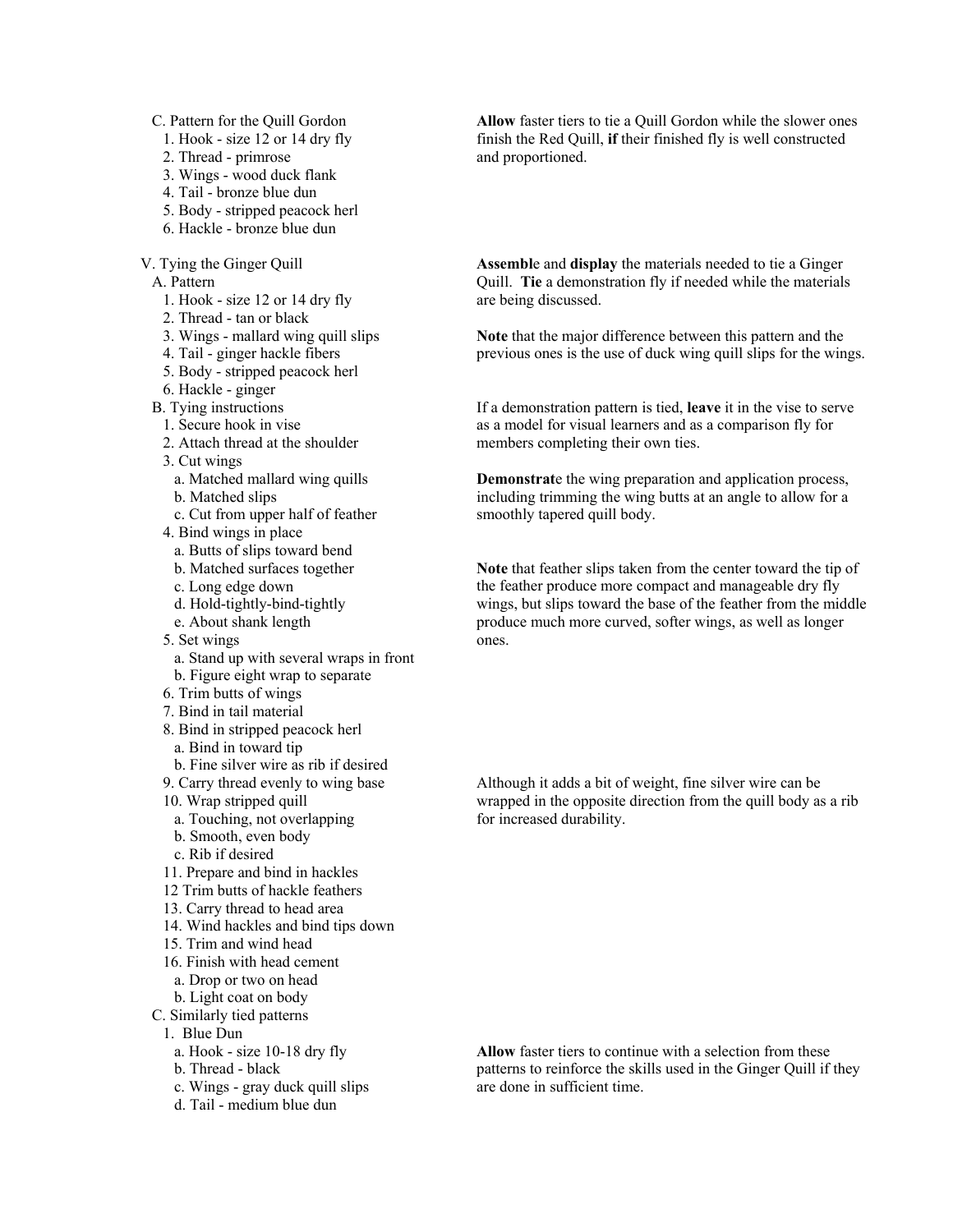- e. Body stripped peacock quill
- f. Hackle medium blue dun
- 2. Olive Dun
- a. Hook 14-16 dry fly
- b. Thread black or light olive
- c. Wings gray duck quill slips
- d. Tail olive hackle fibers
- e. Body stripped olive quill f. Hackle - olive
- 
- VI. Tying the Adams
	- A. Pattern
		- 1. Hook 10-20 dry fly
		- 2. Thread amber or black
		- 3. Wings grizzly hackle points
		- 4. Tail grizzly
		- 5. Body muskrat or mole dubbing
		- 6. Hackle grizzly and red brown mixed
	- B. Tying instructions
		- 1. Attach thread at shoulder
		- 2. Prepare and attach wings
		- a. Grizzly hackle tips
		- b. Shiny sides together
		- c. About shank length
		- d. Tips toward eye
		- 3. Set wings
			- a. Stand up with several wraps
		- b. Figure eight warp to separate
		- 4. Attach tail material
		- 5. Apply dark gray fur dubbing a. Wind dubbing strand on thread
			- b. Wind body material to wing base
		- 6. Prepare and attach hackle feathers
		- a. One grizzly, one coachman brown
		- b. Fibers about 1/2 times gap width
		- 7. Wind hackles
		- a. 2-3 turns each behind wing
		- b. 3-4 turns each in front of wing
		- c. Bind down tips at head
		- 8. Trim tips of hackle feathers
		- 9. Wind and whip finish head
		- 10. Apply head cement
- VII. Tying the Spirit of Pittsford Mills
	- A. Pattern
		- 1. Hook 12-18 dry fly
		- 2. Wings grizzly hackle points
		- 3. Tail ginger
		- 4. Body dubbed gray duck down
		- 5. Rib clipped ginger hackle palmered
		- 6. Hackle ginger
	- B. Tying procedure
		- 1. Same basic elements as above
		- 2. Rib
			- a. Tied in before body is wound on
				- 1) Tied down by the tip of the feather

**Note** that the Adams is a suggestive pattern for many aquatic insects, including both mayflies and caddisflies. Many fly fishermen consider it one of the fundamental patterns all over North America. **Share** the components and process while tying a demonstration fly.

**Demonstrate** the winging process. **Note** that the wings are more easily positioned and set in place if the barbs are trimmed with scissors, leaving short stubs on the feather shaft. For economic reasons **suggest** using hackle tips from feathers located on the edges of the cape or from otherwise low quality feathers.

**Suggest** the use of either mole or dark muskrat fur for the body.

Have participants **compare** their first Adams to the example left in the tying vise as a model.

The Spirit of Pittsford Mills is tied in the classic mayfly style, although it was developed as a caddisfly imitation. The palmered hackles and the use of duck down as dubbing material are the major new elements included. **Demonstrate** the fly while explaining and showing the components.

If needed, **refer** back to the earlier pattern instructions to reinforce the procedures used.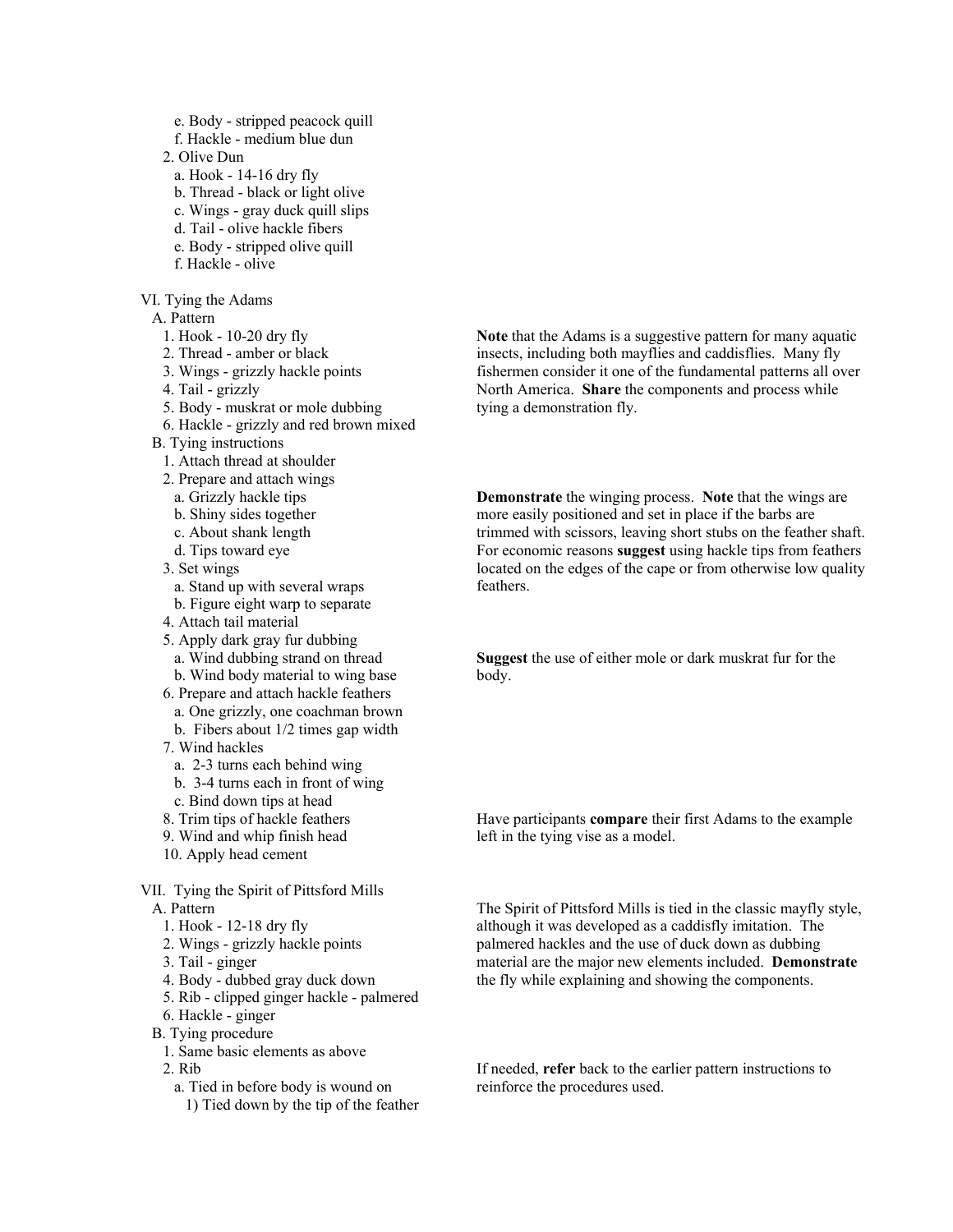- 2) Trim the tip after it is secured
- b. Palmered over body
	- 1) Wound from tip toward butt
	- 2) Often "folded" to control hackle fibers
- c. Clipped short before applying hackles
- 1) Scissors parallel to fly body
- 2) About 1/4 to 1/2 gap width
- 3) Caution around wings and tail

VIII. Summary

**Demonstrate** tying in and applying a palmered hackle, including "folding" the hackle, if necessary. **Emphasize**  winding an open spiral as a rib to the butt of the wings.

**Demonstrate** holding the scissors parallel to the fly body while clipping the ribbing hackle and **emphasize** caution to prevent removing tails or damaging wings.

**Summarize** the techniques learned or adapted to a dry fly situation in this lesson by leading participants to state what they have learned.

#### **Summary Activity**

Display the set of dry flies tied in this session. Note that they are all classic patters with wings, hackles, bodies of various types, and tails. Some have ribs. The body materials differ, as do the wing materials. Several fundamentals applicable to all dry fly patterns were practiced. Lead participants to describe the things they have learned in this session and to critique their flies for possible improvement.

### **Lesson Narrative**

Classical dry flies are tied with split wings, tails, and body materials of some type and wound hackles. Most of them have a mayfly silhouette even if they do not suggest any living insect or the silhouette is inaccurate for resting insects of those types, e.g. caddisflies and stoneflies. The wings are approximately the length of the shank on standard patterns. They are made from many materials, but three types are common to the patterns included in this group -- wing duck quill slips, waterfowl flank feathers, and hackle points. Fan wing patterns, tied with duck breast feathers, will be covered later. The wings are usually the first things to be tied in and set on standard dry fly patterns.

The most commonly used wing quills for split-winged dry flies are waterfowl (duck) primary feathers. Generally, more compact and durable quill slip wings can be tied with slips taken from about the middle of the feather to nearly the tip. Longer, softer and more curved slips can be taken from the section of the feather from the center to the base. In most cases, these are better for wet flies.

Flank feather wings are tied using clusters of feather fibers from wood ducks, mallards or similarly marked birds. Immature feathers taken from birds bagged early in the season are still in a rolled condition and are pre-formed for tying. Fibers from mature feathers are usually stripped, evened in length (if necessary) and bound to the hook as a clump. Once bound on they are stood upright and divided with a figure eight wrap.

Hackle point wings are exactly what their name implies. They are tied using the tips of hackle feathers of the appropriate color. The fibers at the base of the hackles are simply stripped away or clipped away with the scissors, leaving a tip of the appropriate length to be tied in. Hackle points are paired, tied in together, stood up and separated.

The shank-length tail is usually tied in second. In most classic patterns the tails are constructed of stiff hackle fibers. These are taken from large neck or saddle hackles or from spade hackles taken from the shoulders of cocks. A few patterns use stripped hackle quills, stiff hairs (e.g. javelina, porcupine), or similar materials.

Body materials are extremely varied. They may be wound using dubbed materials, like fur or polypropylene, in a wide variety of colors. Frequently different colors of dubbing material are mixed or blended to produce the desired effect, and egg sacs or other bits of contrasting material may be called for by the pattern. Many natural or synthetic materials can be used to make dubbed bodies. Some feathers, like ostrich or peacock herl can be wound on the shank for body materials. Lacquered quills make excellent and effective bodies. Most frequently these are made from stripped hackle quills or peacock herl.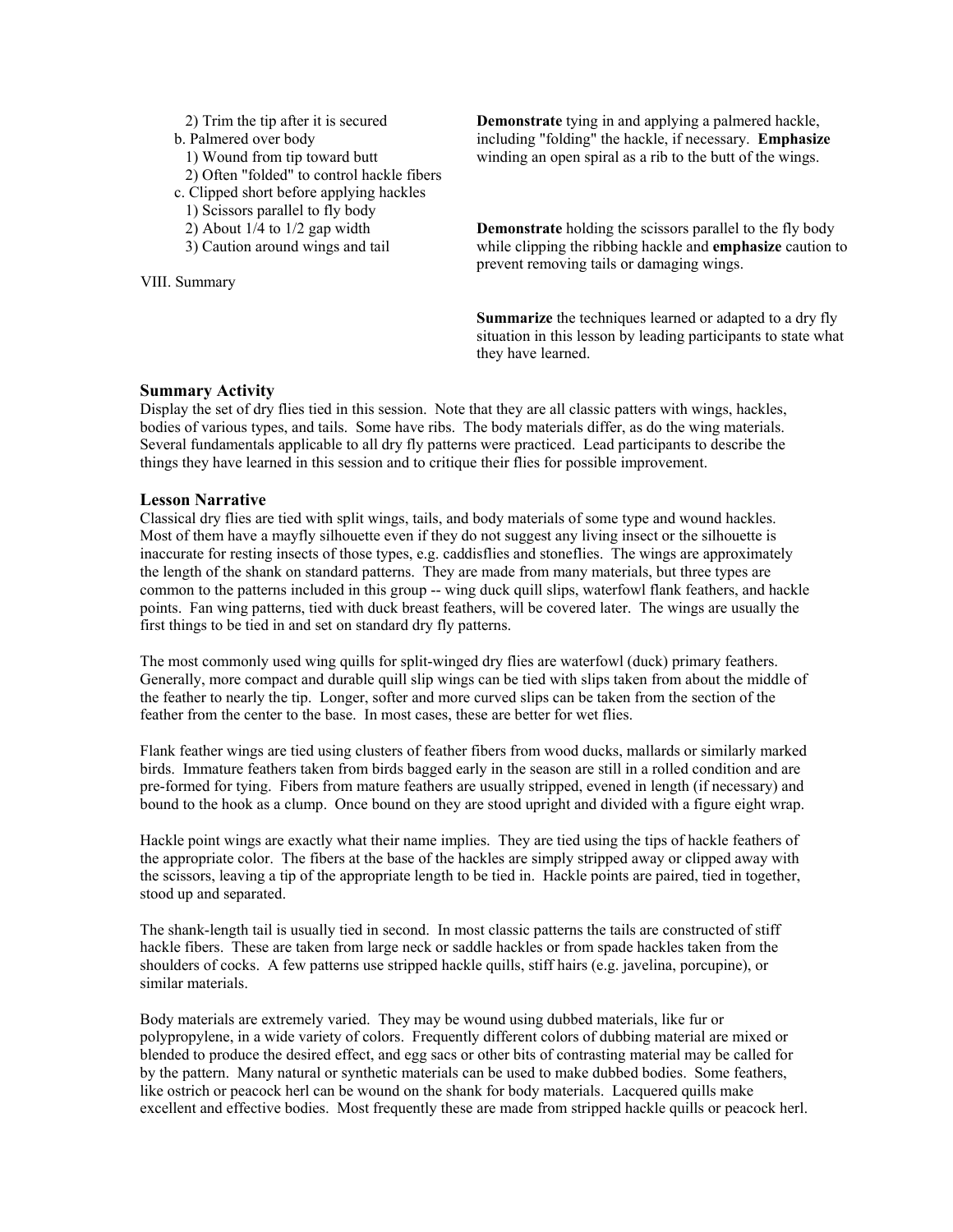Some patterns use strips of the cuticle from flight feathers. Floss or mylar tinsel is used in some patterns. Fine gold or silver wire or tinsel may be used as ribbing for the bodies. Palmered hackles, either left full length or trimmed may be used as ribbing as well.

Hackles for dry flies are made from hard, stiff neck or saddle hackles taken from roosters. Normally they are wound with about equal amounts of hackle fibers behind and in front of the wing. Most commonly dry flies use two hackle feathers per fly, either mixed, separated by color, or all of the same color. The fibers should be approximately one and one-half times the width of the hook gap. Many feel that proper balance requires three turns behind the wings and two turns in front of the wings, but this is not a requirement.

#### **Tying Flick's March Brown**

 The March Brown is a relatively common clambering mayfly that provides excellent fishing in many parts of the country. In addition, the pattern suggests many other species that provide fishing across North America. The pattern for Flick's March Brown (Art Flick) follows:

Hook - size 10 or 12 dry fly (e.g. Mustad 94840) Thread - brown or black Wing - lemon wood duck flank Tail - red grizzly hackle fibers Body - tan fox mixed with sandy hare's ear Hackles - mixed red grizzly and grizzly or coachman brown and grizzly

Start tying the March Brown by securing a dry fly hook in the tying vise with the shank parallel to the tying surface. Attach the thread at the shoulder by crossing warps over each other in an open x pattern. Strip a small bunch of wood duck flank feather fibers from the feather (or use an immature feather or the tip of a feather) with the fiber tips pointing out over the eye of the hook and extending about a shank length beyond the tie down area. Secure it with several turns of thread before pulling the fiber tips back and wrapping in front of them with several turns of thread to stand the clump upright. Using a dubbing needle or your fingers separate the clump into two equal clumps. Pass the tying thread between the clumps, under the hook and back between the clumps in a figure 8 pattern several times to set the wings apart in a split-wing pattern. If the clumps seem to fan out forming broad fans, wrap a turn or two of thread around each base and around the shank to hold them together. Hold the butts of the fibers up and trim them at an angle to form a sloped base for the tying thread, then wind back over them to the tail area.

Strip a small bunch of long, stiff hackle fibers from a red grizzly hackle feather. Measure the fibers against the shank length and hold them firmly in place while binding them down with several turns of thread. Wind over the butts of the fibers to make them firmly secure and trim the ends. Return to the base of the tail with the thread.

Pluck a small amount of rusty tan fur from a red fox pelt and a small amount of material from a hare's mask. Remove the guard hairs and blend the furs together. Hold both furs together and pluck small bunches of both at the same time until they are well mixed. Touch small amounts of fur to the tying thread and rotate both the thread and the fur together forming a thin, tightly twisted yarn. Wrap the dubbed fur from the base of the tail to the shoulder in nicely tapered shape, and tie the body off with several turns of thread.

Select a red grizzly and a grizzly hackle of appropriate width. Prepare the hackle feathers by cutting or stripping away the soft fibers (often collectively called "flue") from the bases of the feathers. Holding them with the shiny or upper sides facing the tier and the tips pointing back over the hook, grasp the tip of the front feather with the hackle pliers and wrap it around the hook with about equal amounts in front of and behind the wings. Bind the tip down with several turns of thread and trim it closely. [Be careful not to cut the thread here!] Grasp the second hackle feather and repeat the process, thoroughly mixing the hackles. Compact the hackles slightly by pressing them toward the wings with the thumbnail and index fingernail. [Again, be careful not to push them out from under the wraps securing them to the hook.] Wind a compact, neatly tapered head and whip finish the fly. Apply a drop or two of thin head cement to complete the fly.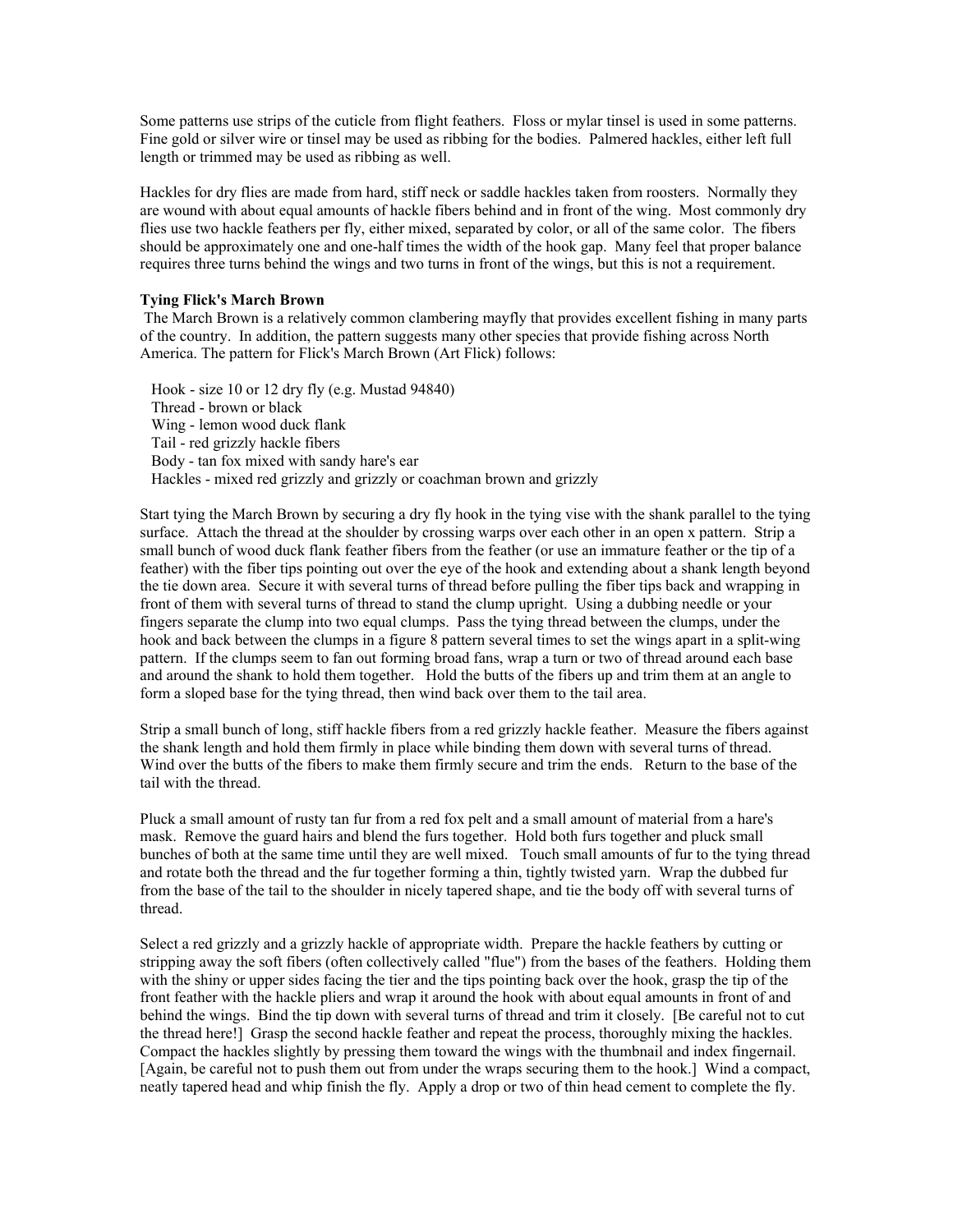Some additional patterns that use this same basic set of tying skills are included below.

Light Cahill Flick's Hendrickson Hook - size 12 or 14 dry fly Hook - size 12 dry fly Thread - primrose or white Thread - primrose or tan Wings - lemon wood duck flank Wings - lemon wood duck flank Tail - light ginger or straw Tail - light blue dun Body - creamy fox fur Body - urine burned pink red fox Hackles - straw or light ginger Hackles - light blue dun Flick's Gray Fox Sulfur Dun Hook - size 12 or 14 dry fly Hook - size 16 dry fly Thread - tan Thread - primrose or white Wings - mallard flank Wings - mallard flank or dun hackle tips Tail - ginger Tail - pale dun Body - fawn colored fox fur Body - sulfur yellow rabbit fur Hackles - light ginger and light grizzly mixed Hackle - pale blue dun

### **Tying Flick's Red Quill**

Flick's Red Quill is an early season pattern that suggests a male Hendrickson. It is often one of the earliest patterns to produce action on the surface, and in smaller sizes, it can be useful for smaller species hatching later in the season. Flick's pattern for the Red Quill follows:

Hook: size 12 dry fly Thread: brown or black 6/0 Body: stripped brown hackle quill (lacquered) Wings: lemon wood duck flank Hackle: dark blue dun Tail: dark dun (smoky)

The Red Quill is tied much like the earlier patterns. After securing the hook in the vise, the thread is attached at the shoulder and secured with several wraps. A clump of well-marked wood duck flank is stripped from a feather and bound in place at the shoulder with the points forward. The shank-length wing is stood up and secured in that position with several wraps of thread, then split with figure-eight wraps to suggest split wings. Once the wing is upright and secured in place, the butts of the wings are trimmed away at an angle to form a nicely tapered base for winding the body materials.

Carry the thread to the tie-down area for the tail, forming a smooth and even underbody. Attach the tail material securely and trim the butts to aid in forming a smooth underbody. Attach the stripped brown hackle quill by its tip and wind forward to the shoulder. [Keeping all wraps, smooth and even is critical to getting a good-looking body when the quill is wound on, so take time getting it right.] Wrap the quill evenly to the shoulder. Each turn should touch but not overlap. The dark side of the quill should be facing outward, producing a shiny, red-brown body. Bind the quill down at the shoulder and trim the butt end neatly. Select, prepare and bind in two dark dun hackles behind wing. Flick prefers dun hackles that are "smokey" or about the color of a thundercloud. Grasp one of the hackles by the tip with the hackle pliers and wind it in place. Bind it down at the head, and repeat with the second hackle. Bind the tips down and trim the ends before winding a smooth, even head and whip finishing the fly. Complete the pattern by applying a drop or two of head cement to the head and lightly coating the body with head cement. This should bring out the color and pattern in the body materials, giving the body a segmented appearance.

The Quill Gordon is another early season pattern, tied in much the same manner as the Red Quill. It uses a stripped peacock quill for body material and has a lighter appearance overall. Some tiers use very fine silver wire as a rib, claiming it toughens the fly, making it more resistant to teeth. Flick's pattern for the Quill Gordon is as follows:

Hook: size 12 or 14 dry fly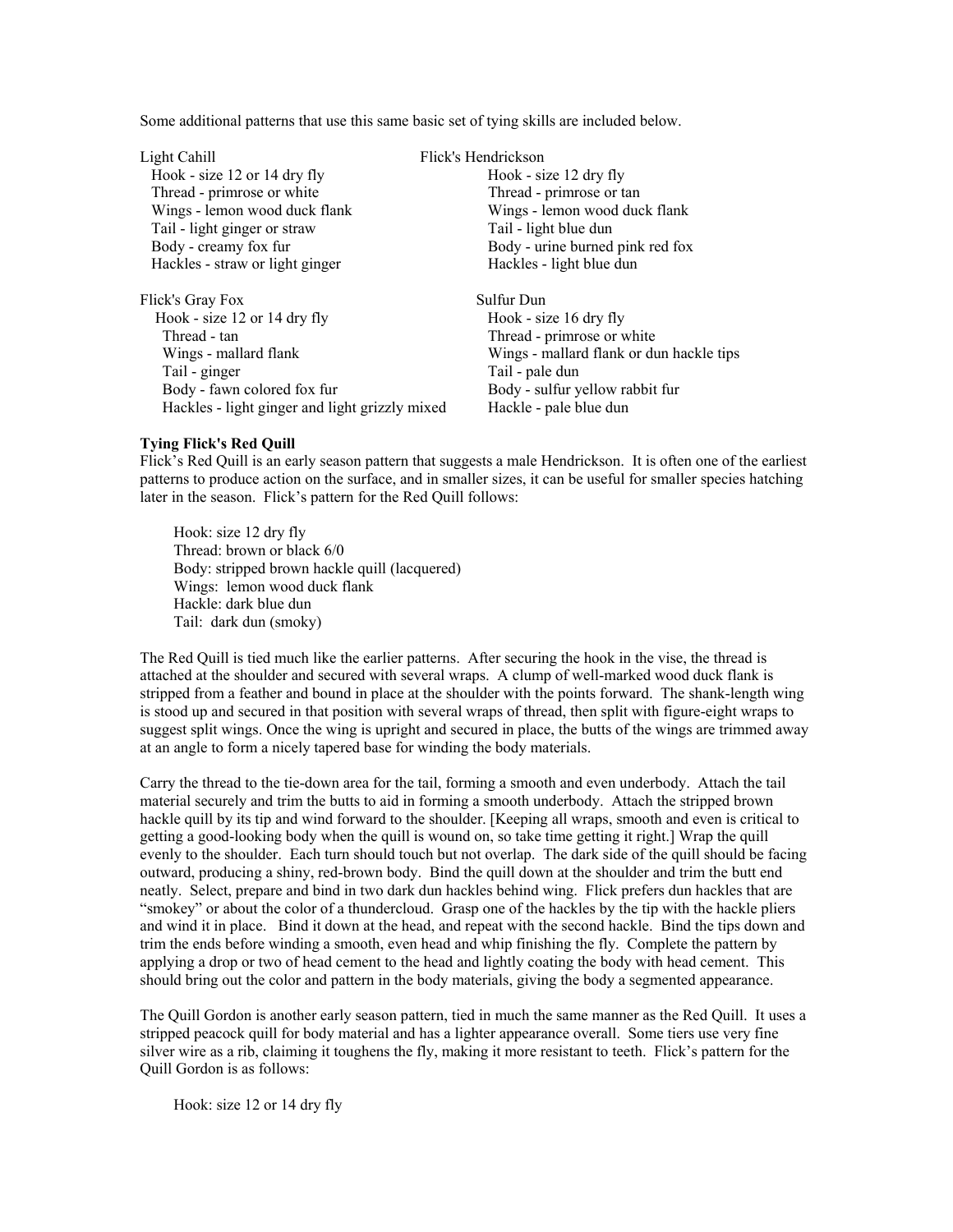Thread: primrose pre-waxed 6/0 Wings: wood duck flank Tail: bronze blue dun Body: stripped peacock herl Rib: fine silver wire (optional) Hackle: bronze blue dun

### **Tying the Ginger Quill**

The Ginger Quill is part of the same class of patterns as the other quill bodied flies. The primary difference in the pattern is the use of wing quill slips for wings rather than using flank feather clumps. The pattern for the Ginger Quill follows:

Hook: size 12 or 14 dry fly Thread: tan or black pre-waxed 6/0 Wings: matched mallard wing quill slips Tail: ginger hackle fibers Body: stripped peacock herl Hackle: medium ginger cock

The Ginger Quill is tied in the conventional manner. Once the hook is secured in the vise and the tying thread is firmly attached at the shoulder, a pair of wings are prepared. Select matching feathers from the right and left wings of a mallard. For dry flies, slips cut from the outer half of primary feathers are usually best. Slips of matching size (about 3/16 to 1/4 inch wide) are cut from approximately the same locations on the matching feathers. Place the feather slips together with the longer tips (this will be fairly obvious) down and the tips pointing toward the eye of the hook. Grasp them between the thumb and forefinger of the holding hand and hold them firmly in place at the tie down area. Using the loop technique, bind them in place with several turns of thread before relaxing the grip with the thumb and forefinger. Pull the tips upright and take several turns in front of them to hold them upright. Split the wings, keeping each slip together by using figure-8 wraps. Trim the butts of the wing material and bind them down securely. Carry the thread smoothly to the tail tie-down area and bind the tail in place. Prepare a stripped peacock quill by pulling it between the thumbnail and fingernail of one hand, removing all the flue from the quill. Bind it in place by the tip, and carry the thread forward to the shoulder. Wind the body quill evenly in place, forming a smoothly tapered body. Bind the body material down at the shoulder and trim the excess material away. Select and prepare a pair of medium ginger hackles with fibers about 12 times the width of the hook gap and bind them in by their bases behind the wings. Carry the thread forward to the head area before winding the hackles in place one at a time. Bind down the hackle tips, trim the tips, and wind a smooth and even head before whip finishing the thread. Trim the thread, apply a drop or two of head cement to the head, and lightly coat the body with a thin layer of head cement. Your first Ginger Quill is complete.

Several similar patterns are listed here for your interest.

| Blue Dun                     | Olive Dun                    |
|------------------------------|------------------------------|
| Hook: size 10-18 dry fly     | Hook: 14-16 dry fly          |
| Thread: black                | Thread: black or light olive |
| Wings: gray duck quill slips | Wings: gray duck quill slips |
| Tail: medium blue dun        | Tail: olive hackle fibers    |
| Body: stripped peacock quill | Body: stripped olive quill   |
| Hackle: medium blue dun      | Hackle: olive                |

#### **Tying the Adams**

The Adams is an extremely useful pattern that finds advocates all over the country. It is included here, not only because of its utility, but also because it teaches the use of hackle point wings. The pattern for the Adams follows:

Hook: 10-20 dry fly Thread: amber or black pre-waxed 6/0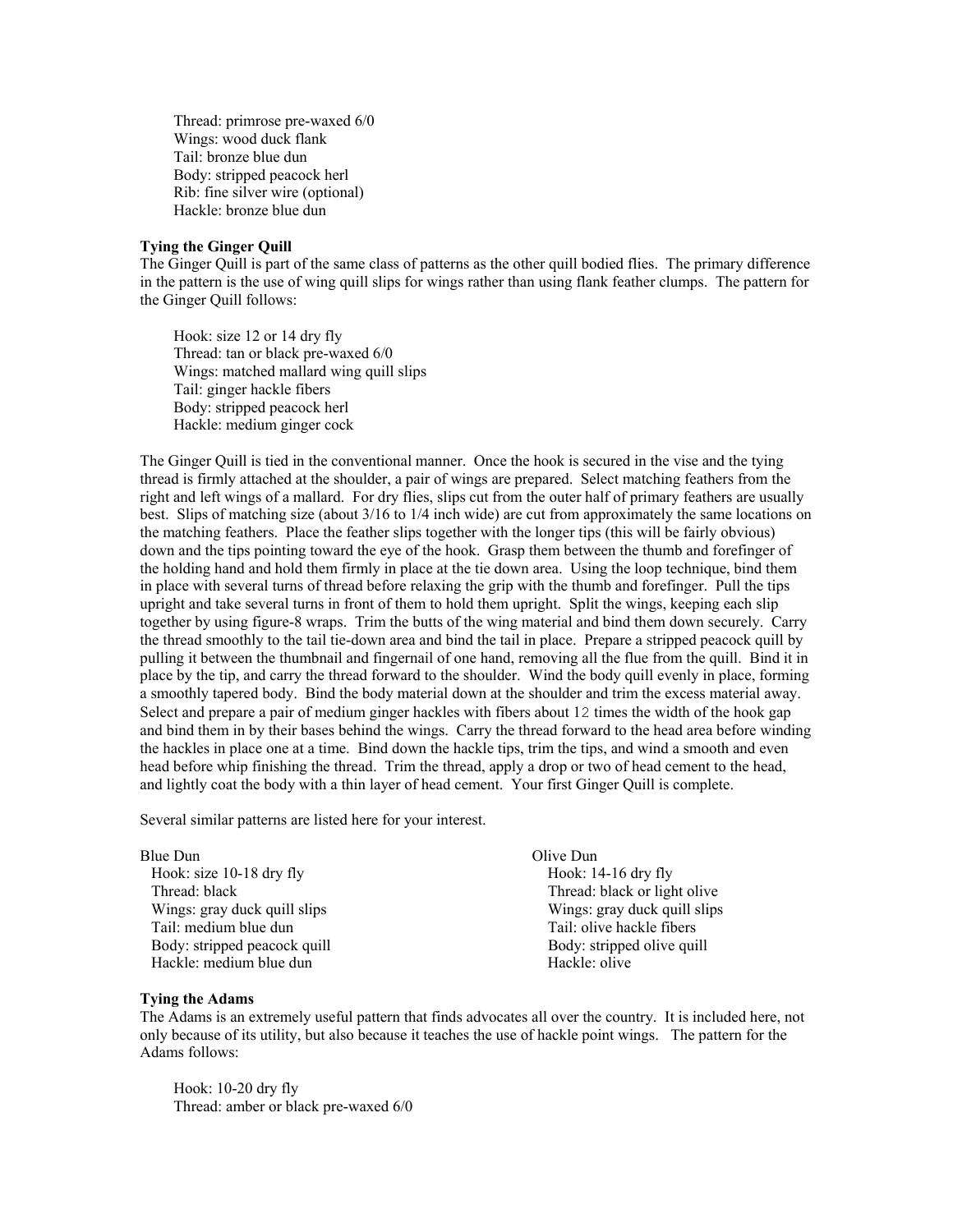Wings: grizzly hackle points Tail: grizzly hackle fibers Body: gray muskrat or mole dubbing Hackle - grizzly and red brown mixed

The tying procedure for the Adams is essentially the same as that used in earlier patterns. The thread is attached at the shoulder and firmly bound in place. A pair of matching hackle points are selected from the cape. Straight tips are preferred and easier to use, but slightly curved tips can be used if matching ones are selected from the cape and placed so the curves align with one another. If they do not form a symmetrical pair, they will tend to cause the fly to spin during casting, twisting the leader. Trim the quill tips and bind them in place at the shoulder with the shiny (upper) sides together. Hold them upright, bind and divide as usual. Wind back over the butts of the quills, and trim away the excess before carrying the thread to the tail tie-down area. Bind in the tail fibers and trim the butts before spinning a dark gray fur body. Wind the dubbing strand and the thread to the shoulder and bind the body down. Select and prepare a pair of hackles one grizzly and one coachman brown or red grizzly with fibers about 12 times the gap width of the hook. Wind about 2-3 turns or each hackle behind the wings and 3-4 turns in front of the wing with each hackle feather, leaving a mixed pattern of brown and grizzly hackles. Finish the fly in the conventional manner, winding a neat, compact head, whip finishing and adding a drop of head cement.

#### **Tying the Spirit of Pittsford Mills**

The Spirit of Pittsford Mills adds an element to the patterns tied earlier. It includes a palmered hackle that is trimmed to form a rib. This pattern is suggestive of a flying caddisfly. The tying procedure for this pattern is very similar to the Adams with the exception of the use of duck down for dubbing material (it can tend to be a bit unruly) and the palmered rib. The pattern follows:

Hook: 12-18 dry fly Wings: grizzly hackle points Thread: black or primrose, pre-waxed 6/0 Tail: ginger hackle fibers Body: dubbed gray duck down Rib: palmered ginger hackle - clipped short Hackle: ginger

 The ribbing hackle is tied in immediately after the tail material is bound on. It is tied in by the tip of the hackle feather and secured before the dubbing body is spun and applied. Once the dubbed duck down body has been applied, the ribbing hackle is wound in open spirals from the base of the tail to the shoulder. It is grasped by the base of the quill during this procedure, leaving hackle fibers that tend to point toward the rear of the hook. Once it is bound down at the shoulder and the excess is trimmed away, the hackle points are trimmed to extend slightly above the body material, giving the fly a "hairy" appearance. The ginger hackles are applied in the standard fashion, and the fly is finished conventionally. The palmering technique (winding from tip to butt) used here, is used in a wide variety of patterns to apply either ribbing materials or hackles.

#### **Exhibit or Sharing Suggestions**

1. Prepare a poster, models or photographs to show the steps in tying

2. Study fly-fishing books or magazines to see what other types of dry flies might be useful for fishes in your area. Share the results of your studies with your group or other interested persons.

3. Prepare a method demonstration on tying a selected dry fly and present that demonstration in an appropriate setting.

4. Prepare a photographic story of tying a selected dry fry from the beginning of the tying process to using the pattern in fishing.